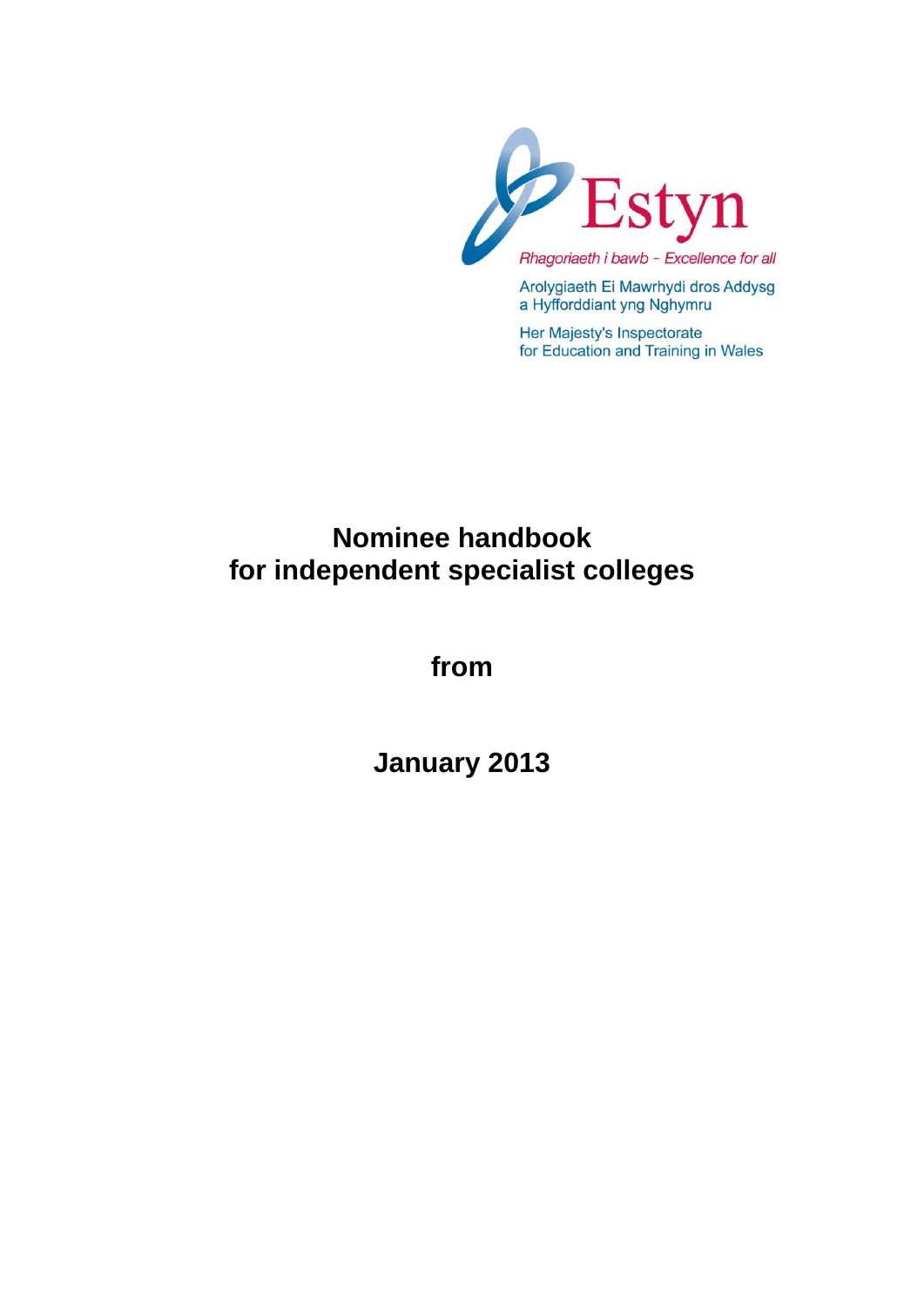#### **The purpose of Estyn is to inspect quality and standards in education and training in Wales. Estyn is responsible for inspecting:**

- $\lambda$  nursery schools and settings that are maintained by, or receive funding from, local authorities;
- $\lambda$  primary schools;
- A secondary schools;
- A special schools;
- $\blacktriangle$  pupil referral units;
- ▲ independent schools;
- $\blacktriangle$  further education:
- $\lambda$  independent specialist colleges;
- $\triangle$  adult community learning:
- $\lambda$  local authority education services for children and young people;
- $\triangle$  teacher education and training;
- ▲ Welsh for adults;
- work-based learning; and
- $\blacktriangle$  learning in the justice sector.

Estyn also:

- A provides advice on quality and standards in education and training in Wales to the National Assembly for Wales and others; and
- A makes public good practice based on inspection evidence.

Every possible care has been taken to ensure that the information in this document is accurate at the time of going to press. Any enquiries or comments regarding this document/publication should be addressed to:

Publication Section Estyn Anchor Court Keen Road Cardiff CF24 5JW or by email to [publications@estyn.gov.uk](mailto:publications@estyn.gov.uk)

This and other Estyn publications are available on our website: [www.estyn.gov.uk](http://www.estyn.gov.uk/)

**© Crown Copyright 2013: This report may be re-used free of charge in any format or medium provided that it is re-used accurately and not used in a misleading context. The material must be acknowledged as Crown copyright and the title of the document/publication specified.**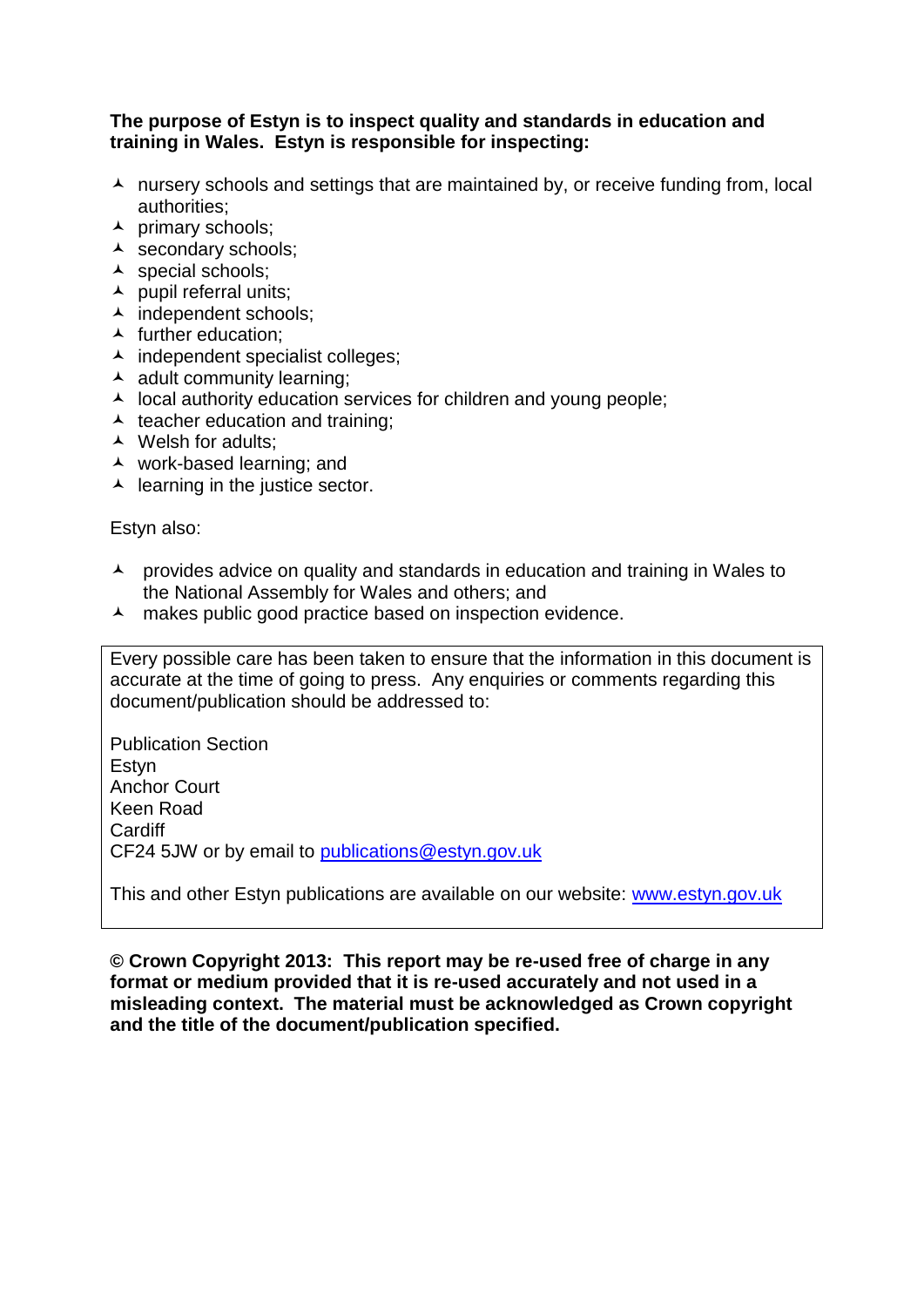| <b>Contents</b><br>Page                                                                                                                                                                                         |                    |  |
|-----------------------------------------------------------------------------------------------------------------------------------------------------------------------------------------------------------------|--------------------|--|
|                                                                                                                                                                                                                 |                    |  |
| <b>Introduction</b>                                                                                                                                                                                             |                    |  |
| Part 1: Before the inspection                                                                                                                                                                                   | 1                  |  |
| Section A: Role and responsibilities<br>Section B: Putting the provider in context<br>Section C: Self-assessment<br>Section D: Gathering evidence                                                               | 2<br>3<br>4<br>5   |  |
| Part 2: During the inspection                                                                                                                                                                                   | 9                  |  |
| Section A: Role and responsibilities<br>Section B: A walk through the inspection period<br>Section C: Documentation required during the inspection<br>Section D: The inspectorate's quality assurance processes | 9<br>9<br>10<br>11 |  |
| Part 3: After the inspection                                                                                                                                                                                    | 12                 |  |
| Annex 1: A walk through the inspection week                                                                                                                                                                     |                    |  |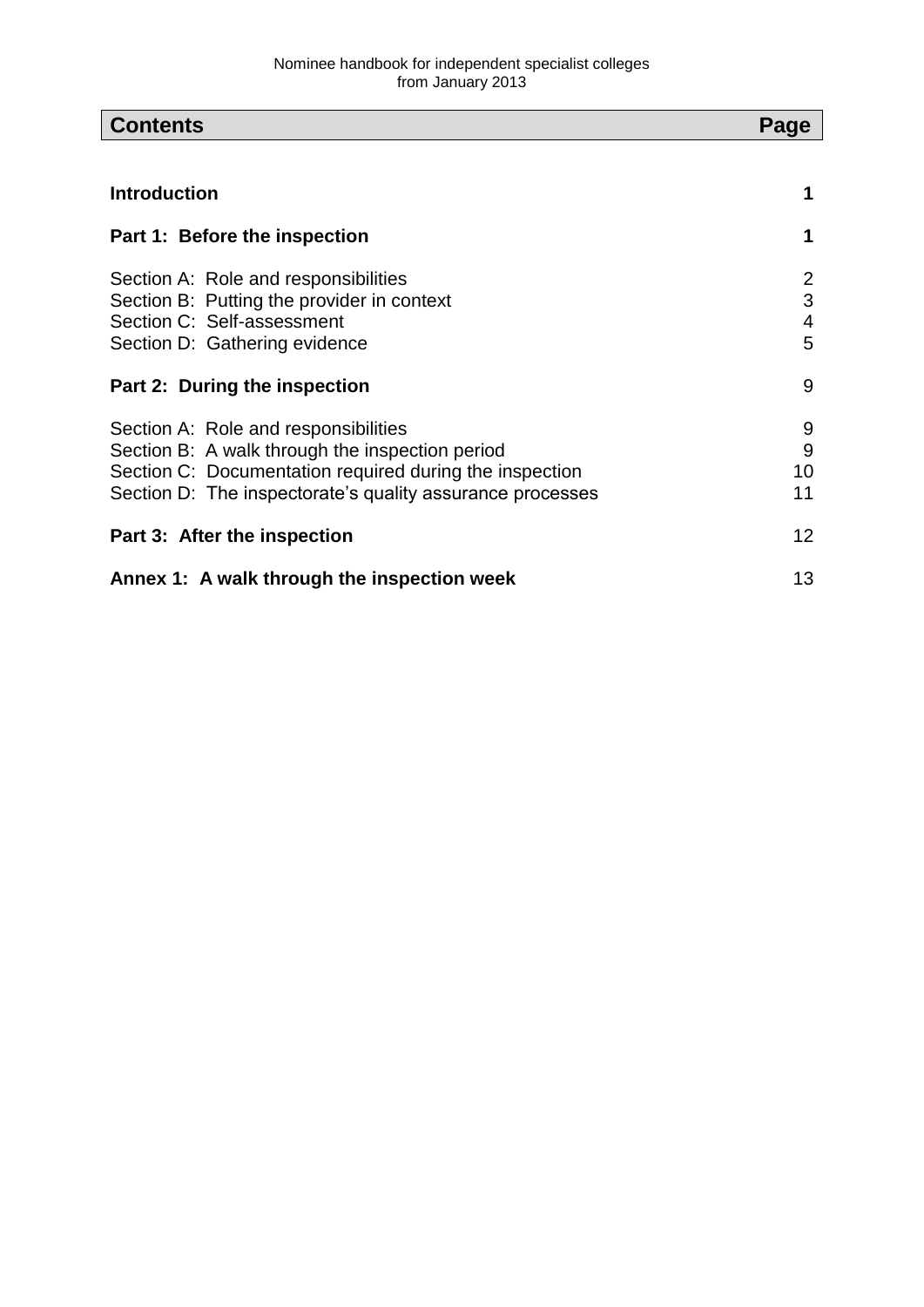## **Introduction**

This handbook is designed for nominees who will act as the college's representative on the inspection team during their inspection. The handbook has been developed primarily with the needs of senior managers in mind and there is a strong emphasis on practical application. It responds to the frequently asked question - "What do I have to know to be an effective nominee?". Taking time to read through the handbook will provide you with the information you need to prepare for your inspection and to understand the importance of the role as the college's nominee.

The nominee handbook is in three parts:

- **Part 1: Before the inspection**
- **Part 2:** During inspection
- **Part 3: After the inspection**

We hope that you find the handbook informative and, most of all, easy to use in preparing for your inspection.

Part 1 and part 2 contain the critical information and actions needed at different times throughout the period of the inspection. Part 3 briefly touches on the role of the nominee post inspection.

It will be helpful to have your copy of the Estyn 2010 sector inspection guidance to refer to as you go through the handbook. It is vital that you are familiar with your sector inspection guidance before the inspection.

In order to act as a nominee on an inspection, you will be better informed if you have read the nominee handbook, completed the online revision guide (this will be available shortly) and be in receipt of an up-to-date certificate of completion of the online revision guide. Please keep the certificate safe as the inspection co-ordinator will need to place it in the virtual inspection room before the inspection begins.

## **Part 1: Before the inspection**

This part is in four sections.

**Section A** will help familiarise you with your role and responsibilities.

**Section B** provides guidance on working with the reporting inspector (RI) to put your organisation in context.

**Section C** allows you to explore briefly the key aspects of effective self-evaluation. **Section D** provides guidance on gathering evidence for the team.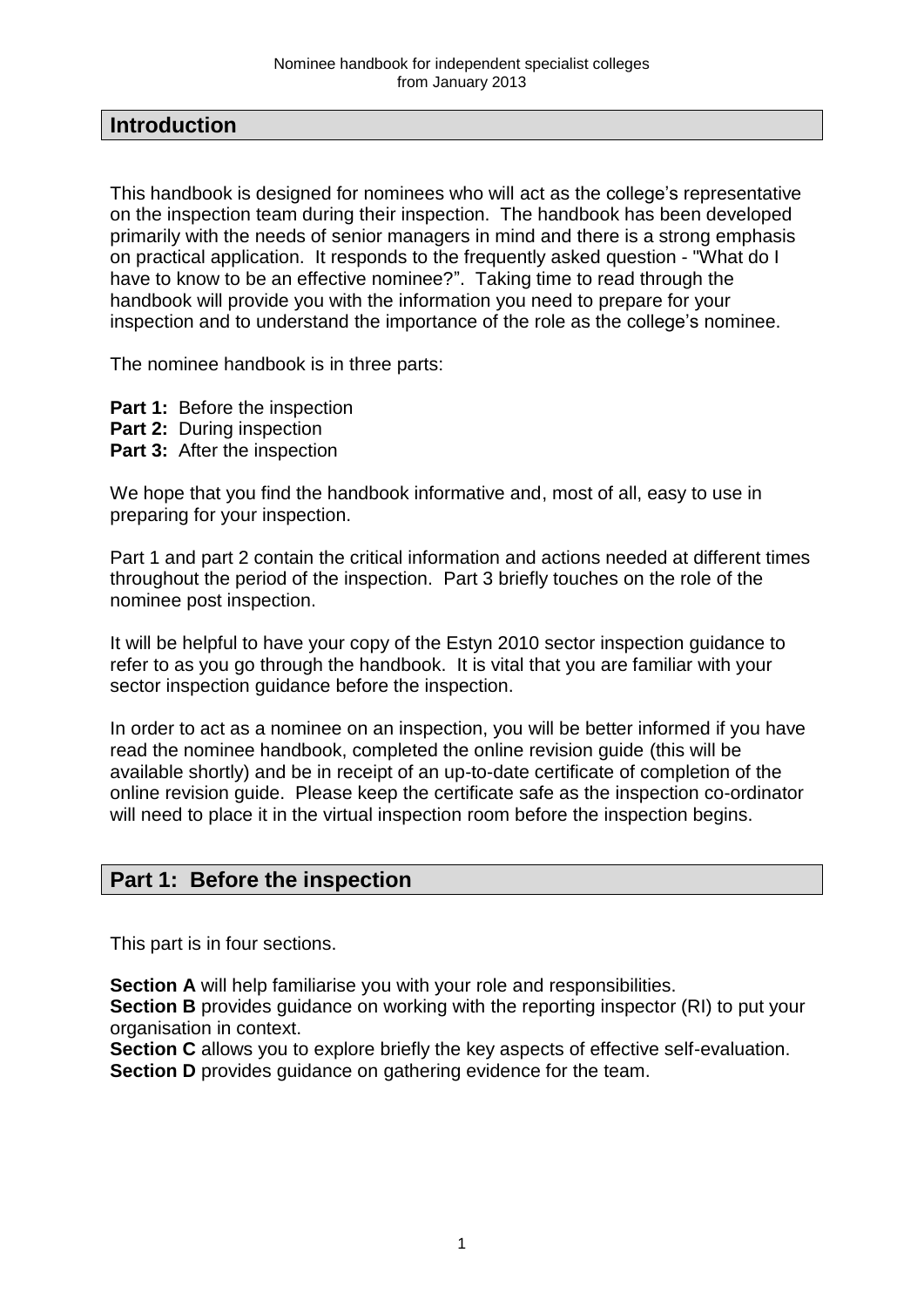#### **Section A: Roles and responsibilities**

This section will explain your role and responsibilities as the provider nominee.

This section should enable you to:

- have a good understanding of the role of the nominee; and
- know and understand the protocol that quides the work of the nominee.

## **Background**

Inspections provide an opportunity to involve colleges actively in the inspection process by enabling a nominee from the organisation to work with the inspection team. This is to provide greater involvement by the college and strengthen the partnership between the inspection team and college staff. It will also give providers a better insight into the inspection process as well as providing valuable opportunities for professional development.

Colleges are invited to select a nominee who will:

- ensure that inspectors are fully informed about the context of the college's work;
- contribute to meetings of the inspection team; and
- hear emerging findings of the team.

#### **The nominee**

As nominee, you should be a sufficiently senior member of staff to act effectively as a link between the college and the inspection team. The role of the nominee is valued highly by inspectors as the nominee contributes significantly to ensuring that the inspection runs smoothly and that inspectors see all the relevant evidence so that they can make valid and reliable judgements.

If the college decides not to take up the offer of having a nominee, this will not prejudice the inspection. The fact that a college does not have a nominee will have no impact on the judgements made by the inspection team.

#### **An effective nominee**

The role of the nominee is demanding and requires you to exercise the objectivity essential to an external inspection process. You will also be required to **respect the strict confidentiality of all inspection discussions**. Your role is not that of an advocate or defender of the college. Your role is to help inspectors access all the evidence they need to see, to listen to discussions, to understand inspectors' reasoning and to signpost inspectors to further evidence, personnel where this is needed.

Guidance in the sector handbook tells you that before the inspection you should:

- become familiar with the sector guidance for inspection;
- become familiar with the inspectorate's guidance on the role of the nominee;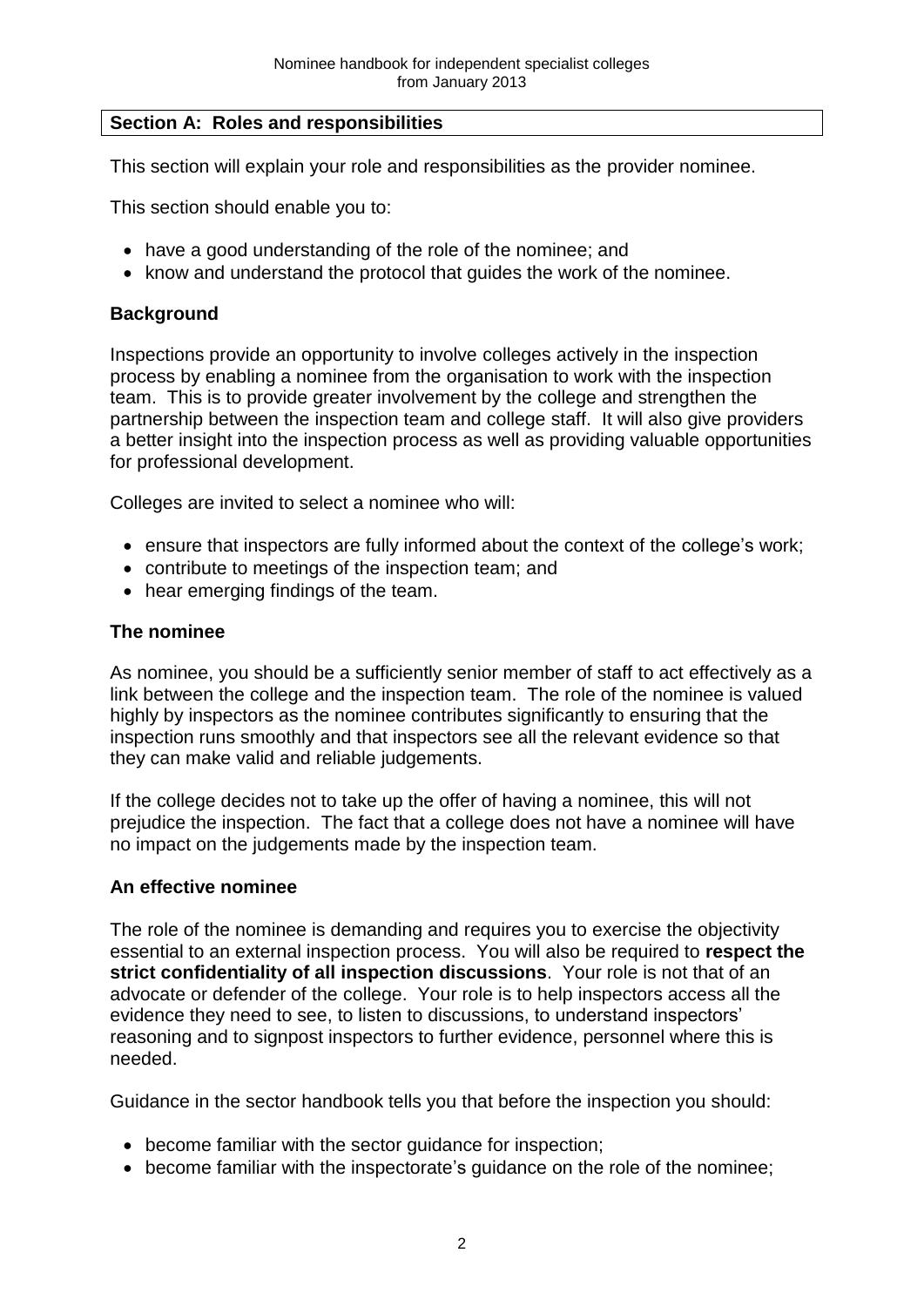- play a key role in the college's self-assessment procedures;
- become familiar with the inspection documentation;
- attend all team meetings:
- make administrative arrangements for the inspection; and
- collate provider documentation and evidence required for the inspection.

In the new 2010 inspection model, the nominee has a particular role in making sure that all the evidence to support the college's self-assessment is readily available and to hand. If evidence is not available, the inspection team will not have time to search it out. The effectiveness of the nominee in signposting inspectors to evidence will inevitably have an impact on the judgements awarded by the inspection team.

#### **When you receive the date of your inspection you must read and sign the nominee protocol and agreement, this must be presented to the reporting inspector when he/she arrives on site.**

#### **Summary**

In this section, you have read about your role and responsibilities as the college nominee. It will be useful for you now to share your understanding of your role with staff, senior managers, directors and proprietors/trustees prior to the inspection.

It is also a good idea to fully brief staff, senior managers, directors and members of supervisory bodies about changes to the inspection processes in general.

#### **Section B: Putting the provider in context**

This section provides you with guidance on working with the Reporting Inspector (RI) to put your organisation in context.

Each college operates in widely different circumstances with different challenges. As the nominee you have a key role in helping the inspection team to understand the context in which you work. If you are unfamiliar with the sort of evidence that the inspection team will look for in writing the context section of the report, then it may be useful for you and the RI to agree this during the inspection.

Please refer to the guidance in your sector handbook

## **About the college**

The information that you provide about your organisation will inform inspectors' judgements about learners' standards of achievement and attainment, as well as possibly providing them with lines of enquiry.

The 'About the college 'section should contain brief information on:

- size, nature and location of the college;
- the background and circumstances of the learners, including socio-economic disadvantage, ethnicity, SEN or mobility;
- the linguistic background of the learners;
- any other relevant factors; and
- any significant changes since the last inspection.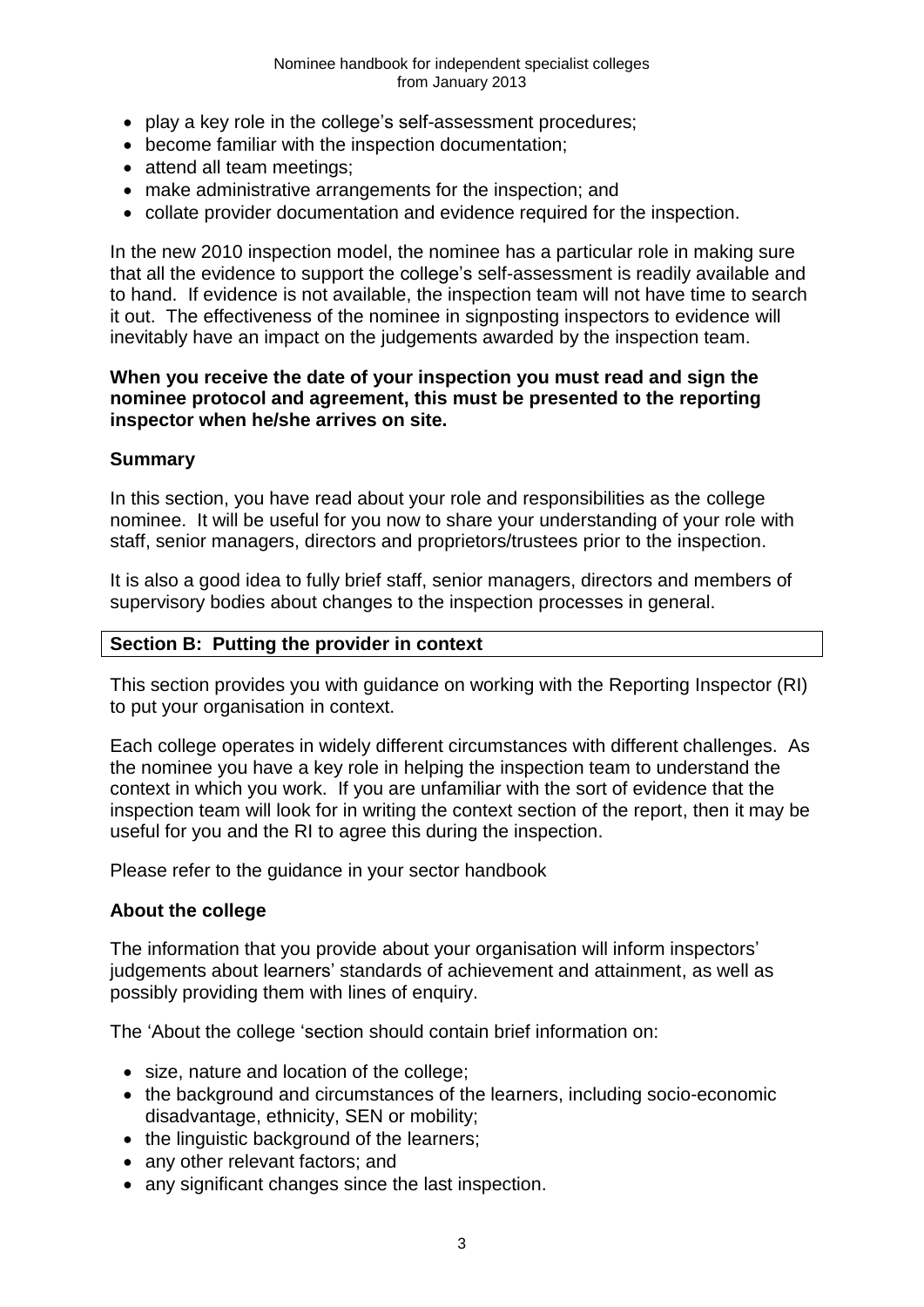Remember it is very important to have the evidence available to support the provider's analysis about your provision and the context that it operates in, as well as evidence to support your self-evaluation.

## **Summary**

In this section you have read about the sort of information that is needed to put your organisation in context.

## **Section C: Self-assessment**

This section on self- assessment revisits what makes effective self-assessment and its importance in the new inspection arrangements.

The college has prime responsibility for raising standards and quality. Self-assessment lies at the heart of this process. It feeds into improvement planning, identifying good features and areas for development, setting performance targets and measuring progress against them.

For self-assessment to be truly effective it needs to be open and honest and fully understood by staff, managers, proprietors and other relevant stakeholders. The college will be disadvantaged if something is noted by the inspection team that members of staff do not seem to know about, or if the college's self-assessment does not accurately reflect its current performance. All colleges will have areas that they wish to improve or develop – the issue is what processes are in place to identify these areas and what is the college doing to address them? Over time, all aspects of the life and work of the college should be reviewed, but the emphasis should always be on how good are outcomes and the quality of provision.

The link between self-assessment and improvement planning is crucial. Detailed and comprehensive processes for self-assessment are of little worth unless self-assessment outcomes are clearly linked to the college's improvement targets.

High-quality data, both quantitative and qualitative, is essential in making sure that the college has the necessary information to make secure judgements about its performance and to prioritise its future actions. Set out below are criteria that you should use when gathering information to support your self-assessment judgements.

Self-assessment judgements should be:

- secure based on sufficiently robust, reliable and accessible evidence;
- first-hand based on direct observation; reliable based on common, well-understood criteria;
- $\bullet$  valid accurately reflecting what is achieved and provided;
- $\bullet$  free of bias valuing equality of opportunity and diversity;
- comprehensive covering all aspects of the Common Inspection Framework; and
- corporate reflect the collective view of staff, managers, and other stakeholders.

The new 2010 inspection framework places great importance on the college's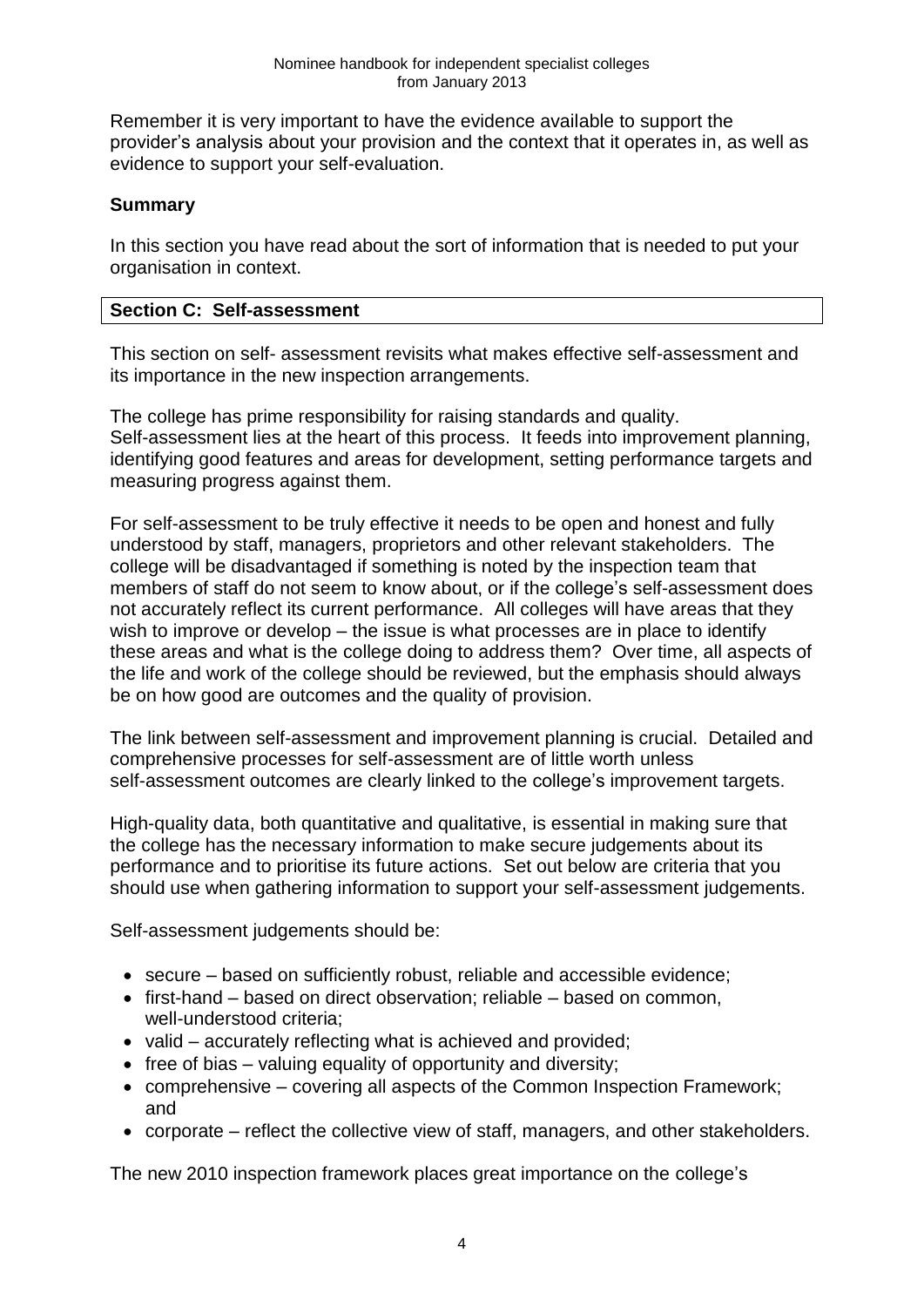self-assessment as the starting point for inspection. As the nominee you may play a key role in writing the college's self-assessment report. Inspectors will seek evidence during the inspection to validate the college's own judgements. If the evidence is not available the team may decide that a follow-up visit is necessary at a later date. Please refer to details of follow-up inspections in your sector handbook.

## **Summary**

In this section you have read about the key features and purpose of self-assessment in the new Common Inspection Framework. If you want to learn more about self-assessment please see the Estyn website for the Independent Specialist College self-assessment manual.

#### **Section D: Gathering evidence**

This section on gathering evidence for inspection will enable you to:

- understand how inspectors judge the application of learners' skills;
- understand how inspectors identify and follow lines of enquiry; and
- be aware of the types of documentation that inspectors may request before the on-site part of inspection.

Judging the application of learners' literacy, numeracy and information and communication technology (ICT) skills.

This part of the handbook will provide you with information about the skills that inspectors will judge and the sources of evidence they will use to make their judgements. It will help you to know which evidence you should provide and how inspectors will make their judgements.

## **How will inspectors judge learners' skills?**

In particular, inspectors will evaluate whether all learners have the skills in communication, literacy, numeracy and ICT.

Inspectors will judge how well learners' skills give them access to the curriculum based on evidence from observations of lessons, scrutiny of learners' work and by talking to learners. For example, talking to learners will provide evidence of their speaking and listening skills. Scrutiny of work will demonstrate whether learners can write clearly and read with understanding at the appropriate levels. Inspectors will consider the extent to which learners' communication skills support or hinder progress in and beyond the classroom, including interaction with their peers.

Inspectors will seek evidence to determine whether learners have the skills to:

- cope with the demands of their learning;
- make good progress across the curriculum; and
- cope with the communication, numeracy and ICT demands of everyday life.

Inspectors will consider learners' preparedness to develop and use the skills they have acquired in different, new or unfamiliar situations, as well as how well they apply their skills without support.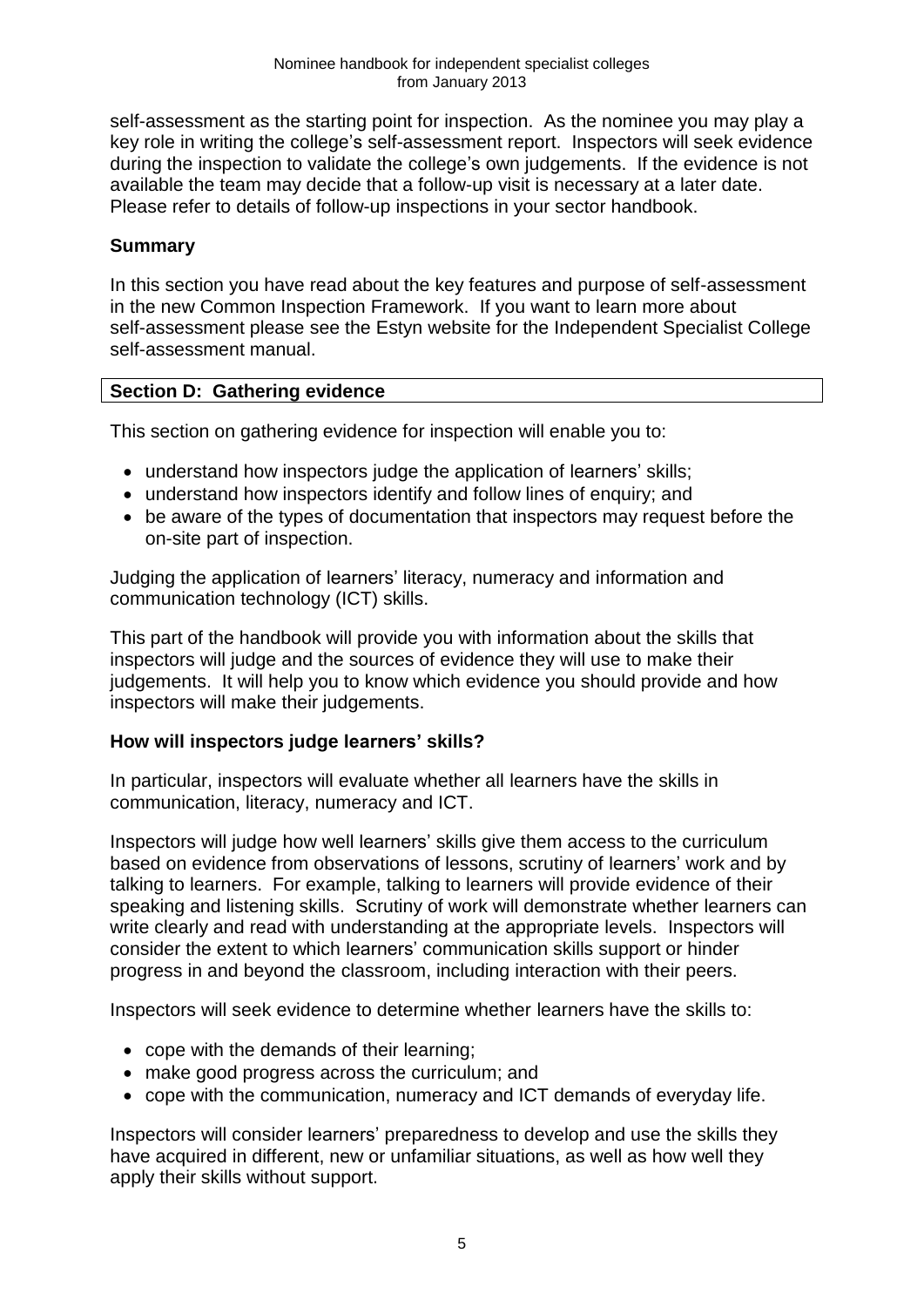Inspectors will take account of learners' level of ability when considering evidence and determining judgements.

## **Which lessons/sessions will inspectors observe?**

The inspection team will spend between 30% and 50% of their time during the inspection observing teaching;

Inspectors will use the timetables provided by the college before the inspection to identify the sessions they will observe.

Inspectors will not always notify staff of the sessions they will observe.

#### **Will inspectors observe support programmes, such as essential and basic skills and literacy and numeracy support sessions?**

Learners who receive specific support to develop their communication, numeracy and ICT skills, such as essential /basic skills programmes, will always be a focus for inspectors to judge how well they are doing. Observations of these learners will provide inspectors with evidence of how well these learners achieve in day-to-day learning tasks and activities.

#### **Will inspectors talk to learners?**

Inspectors will determine learners' views of how well they are doing in terms of developing and applying communication, literacy, numeracy and ICT skills and will find out if learners know how much progress they have made and what they must do to improve. Inspectors will chose learners from lists that you supply in order to follow lines of enquiry and gain evidence for the common inspection framework requirements.

#### **Will inspectors scrutinise samples of learners' work?**

Inspectors will choose samples of learners' work to meet the needs of the lines of enquiry identified by the inspection team. Inspectors will tell you which samples of learners' work they will need. You should make certain that these samples provide evidence of learners' application of communication, literacy, numeracy and ICT skills.

## **Where will inspectors report on learners' skills in the Inspection Framework?**

In Key Question 1, inspectors will report on whether all learners have the skills in communication, literacy, numeracy and ICT needed to access the whole curriculum.

In Key Question 2, inspectors will report on the provision for skills. In the overall judgement on teaching, inspectors will take account of how well these meet learners' needs, including the development of their practical skills.

In Key Question 3, as part of their judgements about leadership and quality assurance, inspectors will consider how well leaders and managers develop, support, monitor and evaluate the college's strategies and policies for developing learners' skills.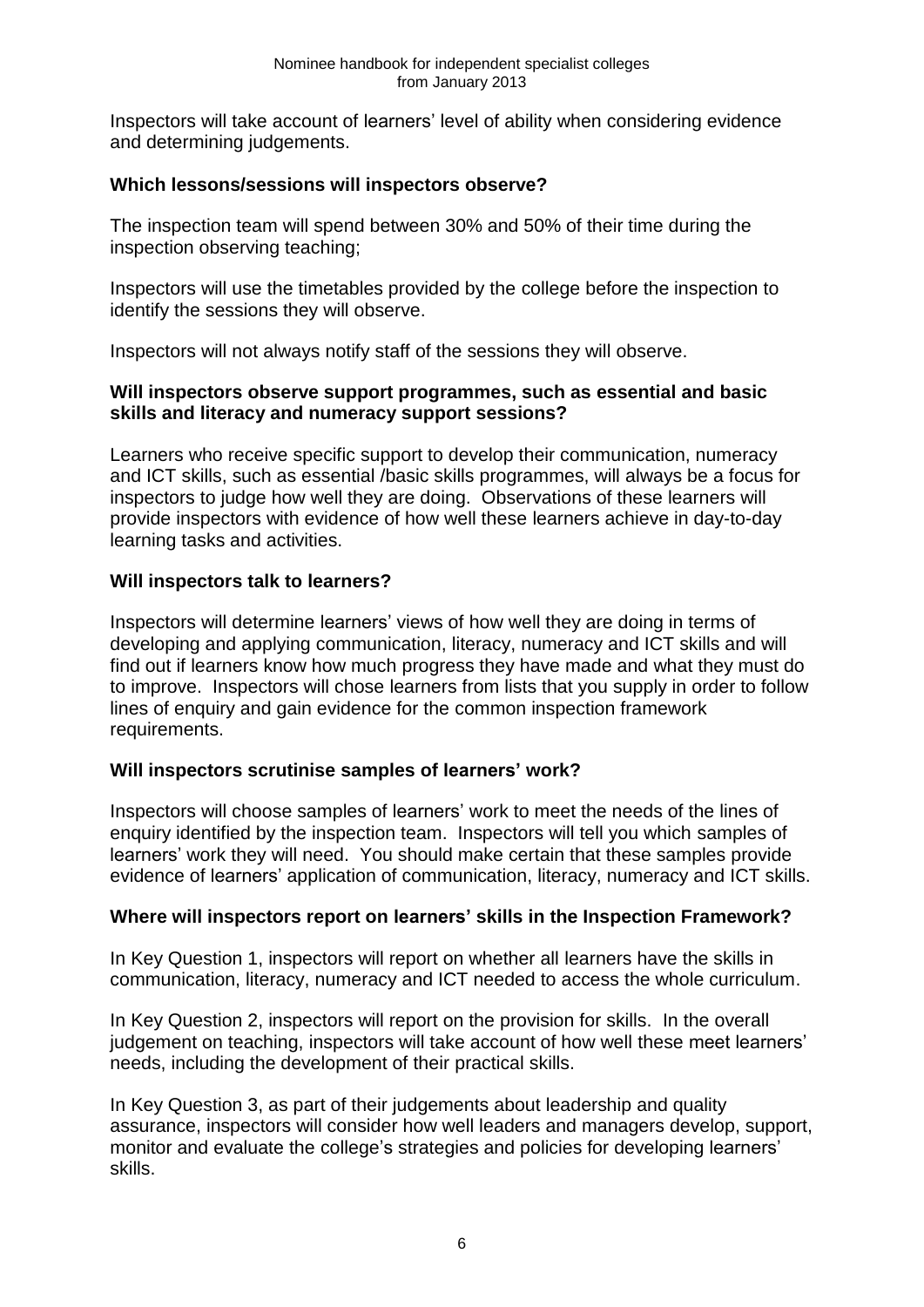## **Lines of enquiry**

This part of the section will provide you with information about how inspectors identify and follow lines of enquiry.

The guidance handbook for your sector explains that the starting point for inspection is the college's assessment of its own performance, supported by relevant performance information. You should be aware that inspectors will not inspect all aspects of work in depth during an inspection. They will sample evidence to test the college's own judgements about its work.

The reporting inspector will formulate lines of enquiry after scrutinising the self-assessment report and other information provided by the organisation as well as any other information held by the inspectorate.

The inspection will be planned so that the team can pursue the identified lines of enquiry that are specific to the college and cover the requirements of the common inspection framework that all inspections will address.

Hypotheses and lines of enquiry will be recorded in a pre-inspection commentary (PIC), which will be placed in the VIR on the Friday before the inspection. The PIC will be discussed in detail by the RI in the briefing with the inspection team at the start of the inspection.

Inspectors will use learner questionnaires to assess and make judgements on learners' views about their learning. Inspectors may also want to scrutinise any inhouse learner questionnaires carried out by your college. As nominee, it will be useful if you will make sure that collated results from these in-house questionnaires are available to the team. Inspectors may use the questionnaires to pursue a line of enquiry.

## **Documentation**

This final part of this section will provide you with information about the documentation that inspectors will request before the inspection to help them inform their judgements.

Part 2 of the handbook will provide you with information about which documentation may be required during the inspection. You will find full details of the sources of evidence in Annex 2 of the guidance handbook.

#### **Documentation required before the inspection**

Almost all of your contact before the inspection will be with the Inspection Co-ordinator (IC). The IC will contact you by telephone about four weeks before the inspection to let you know the date of the inspection. During this telephone call he/she will provide you with details of your inspection team and discuss arrangements for the inspection. Once you have been notified that an inspection is to take place, you will be asked to provide the following information for the virtual inspection room:

- key background information about the college; and
- a copy of your most recent self-assessment report and improvement plan.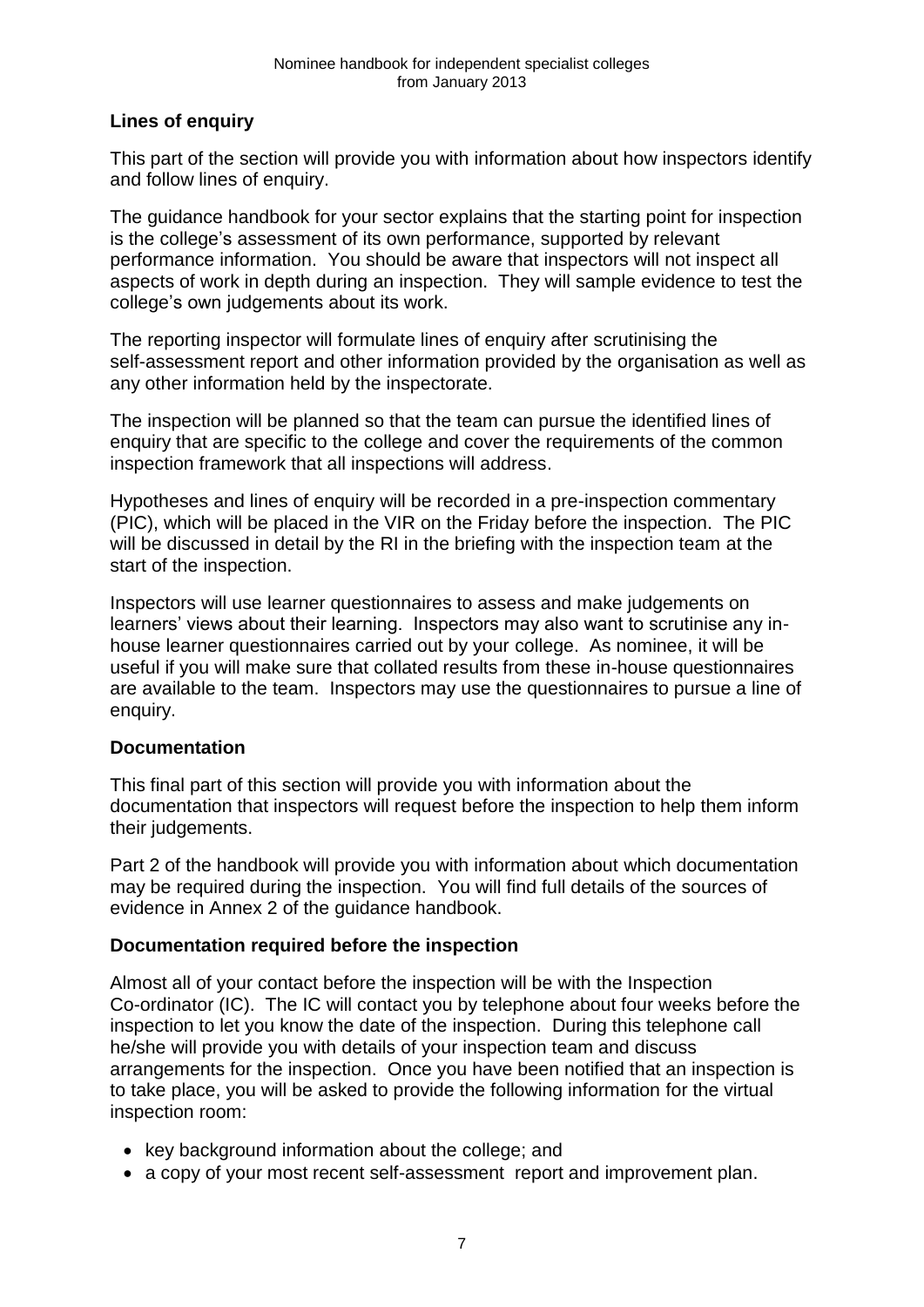If the inspection is to take place early in the academic year, you will be reminded that samples of learners' work from the previous year may be needed during the inspection. You should make these samples available to inspectors during the on-site part of the inspection at their request.

## **Summary**

In this section, you read about how inspectors judge skills, the sources of evidence they will use to make their judgements and how they will report on skills. You also read about how inspectors may identify a line of enquiry and the documentation that inspectors will request before the inspection. You may wish to consider how this information can be shared with managers and staff so that they gain an understanding of the inspection process.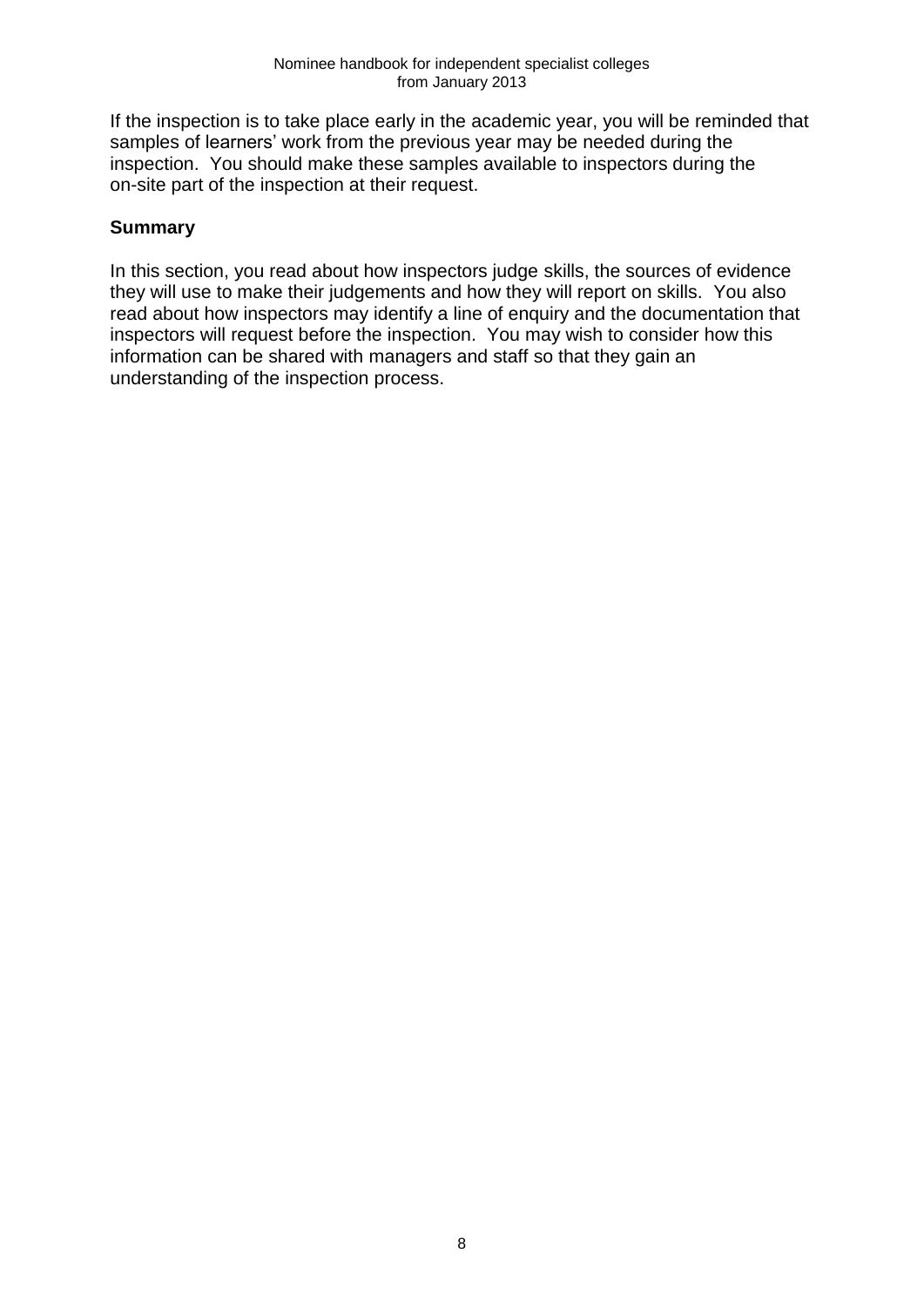## **Part 2: During the inspection**

**Section A** will familiarise you with your role during the inspection.

**Section B** provides information about what happens during the onsite part of the inspection.

**Section C** explains how documentary evidence requested by the inspection team during the inspection supports lines of enquiry.

**Section D** clarifies the inspectorate's quality assurance processes.

**Section E** contains a series of frequently asked questions.

#### **Section A: Role and responsibilities**

This section will provide you with information about your role and responsibilities during the inspection. Guidance in the sector handbook tells you that during the inspection you should:

- liaise with the reporting inspector about administrative arrangements;
- respond to team requests for additional information:
- assist in resolving any problems that arise;
- contribute to discussions about excellent and unsatisfactory features in team meetings;
- be proactive in providing additional evidence following team meetings or the scrutiny of learners' work;
- take no active part in the final team meeting when judgements are being awarded; and
- where appropriate, ask the inspection team to clarify its judgements.

#### **Summary**

In this section you read about your role and responsibilities during the inspection. It will be useful to share this with managers and staff so that they have a better understanding of what you will be expected to do.

#### **Section B: A walk through the inspection period**

This section will enable you to have a better understanding of:

- what the inspection team will do during the inspection week; and
- your role in team meetings.

Annex 1 provides a possible model of how inspectors may use their time during the inspection. It will be useful to share this information with managers, staff and proprietors before the inspection.

A very important feature of the inspection process is the team meetings. As a nominee and part of the inspection team, you can and should attend all team meetings, including the pre-inspection team meeting. Below is an example of an agenda for the pre-inspection team meeting. The reporting inspector will share this alongside the pre-inspection commentary on the first day of the inspection. It is a good idea to familiarise yourself with this agenda beforehand as you may be asked your advice about where certain evidence can be obtained or who to speak to confirm lines of enquiry.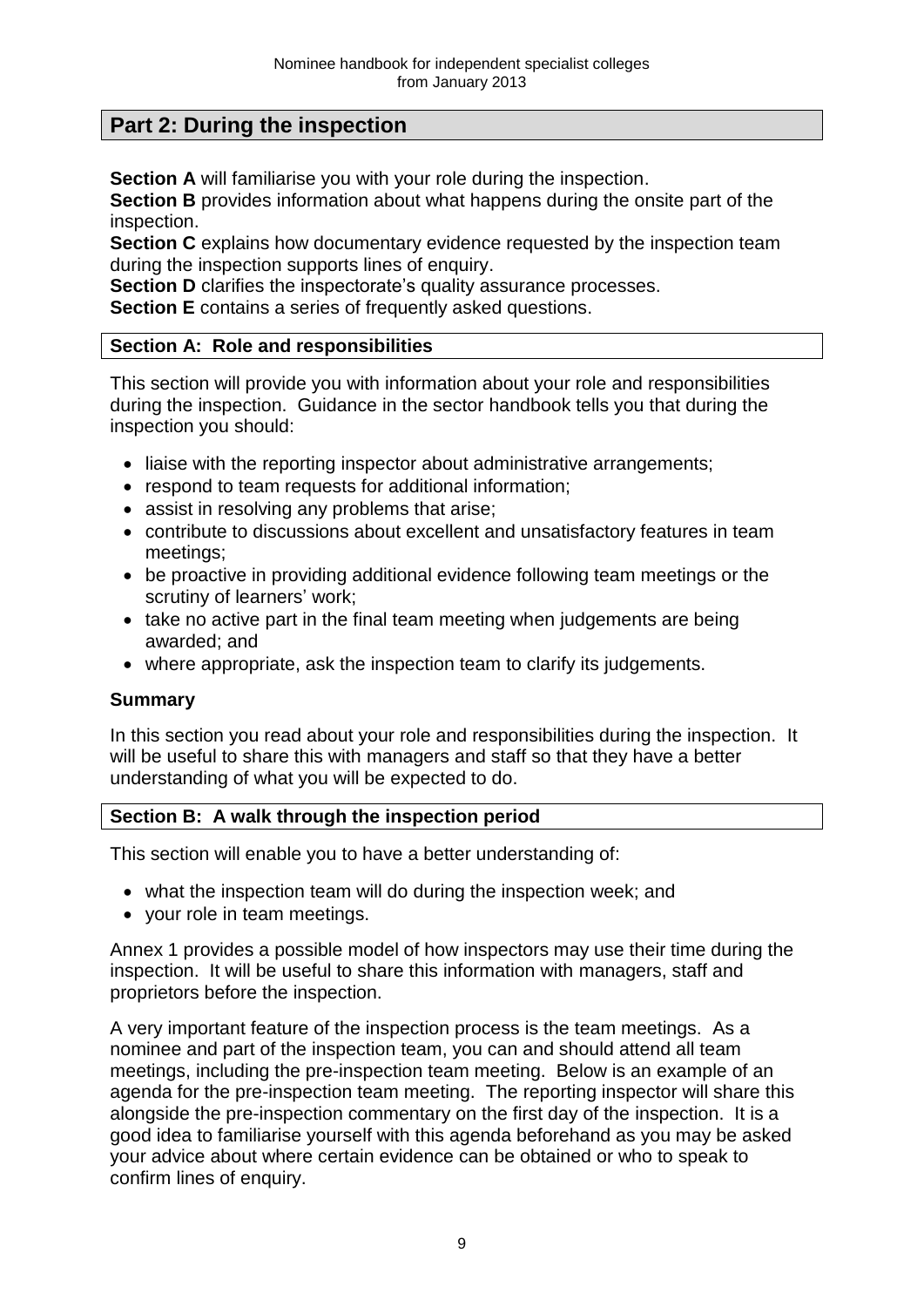#### **Pre-inspection team meeting sample agenda:**

- welcome and introductions:
- domestic arrangements, health and safety issues, and safeguarding arrangements;
- where appropriate, specific issues/activities during the week that will affect the inspection programme;
- team responsibilities allocation of key questions and quality indicators, and writing sections of judgements forms;
- $\bullet$  pre-inspection commentary hypotheses, issues and lines of enquiry ;
- issues arising from learner questionnaire;
- session observation timetable allocation of team members to sessions ;
- arrangements for listening to learners; interviews with staff, senior managers and proprietors;
- identification of samples of learners' work for scrutiny;
- completion of Judgement Evaluation Forms;
- team meetings for the rest of the inspection; and
- arrangements for reporting/feeding back on the last day of the inspection.

It is important that, as the nominee, you pay due regard to the nominee protocol. This is particularly the case in team meetings where discussions will cover the strengths and weaknesses of the college. A good nominee is well prepared, briefed and contributes positively to team discussions. Do not be afraid to ask for clarification if something is said that you don't understand. After all, you are the person who is likely to be the key to helping move the college forward following the inspection so it is important that you know why things are being said.

#### **Summary**

In this section, you read about the inspection week. You may wish to consider how this information can be shared with managers and staff so that they gain a better understanding of the inspection process.

#### **Section C: Documentation required during the inspection**

This section will provide you with information about the range of documentation that inspectors may request to help them judge the provider's work in relation to the Common Inspection Framework.

Annex 2 in your sector handbook contains details of the main sources of documentary evidence. Please read the information in this annex before continuing.

Now that you have read about the main sources of documentary evidence, you will be aware of the type of information inspectors may request. You should note that inspectors may not request all of this information, but will choose the evidence they need to support their lines of enquiry. The following examples focus on the types of documentary evidence that inspectors may request to pursue a line of enquiry. In addition to documentary evidence, they may observe the implementation of policies and procedures in practice and seek the views of learners and staff.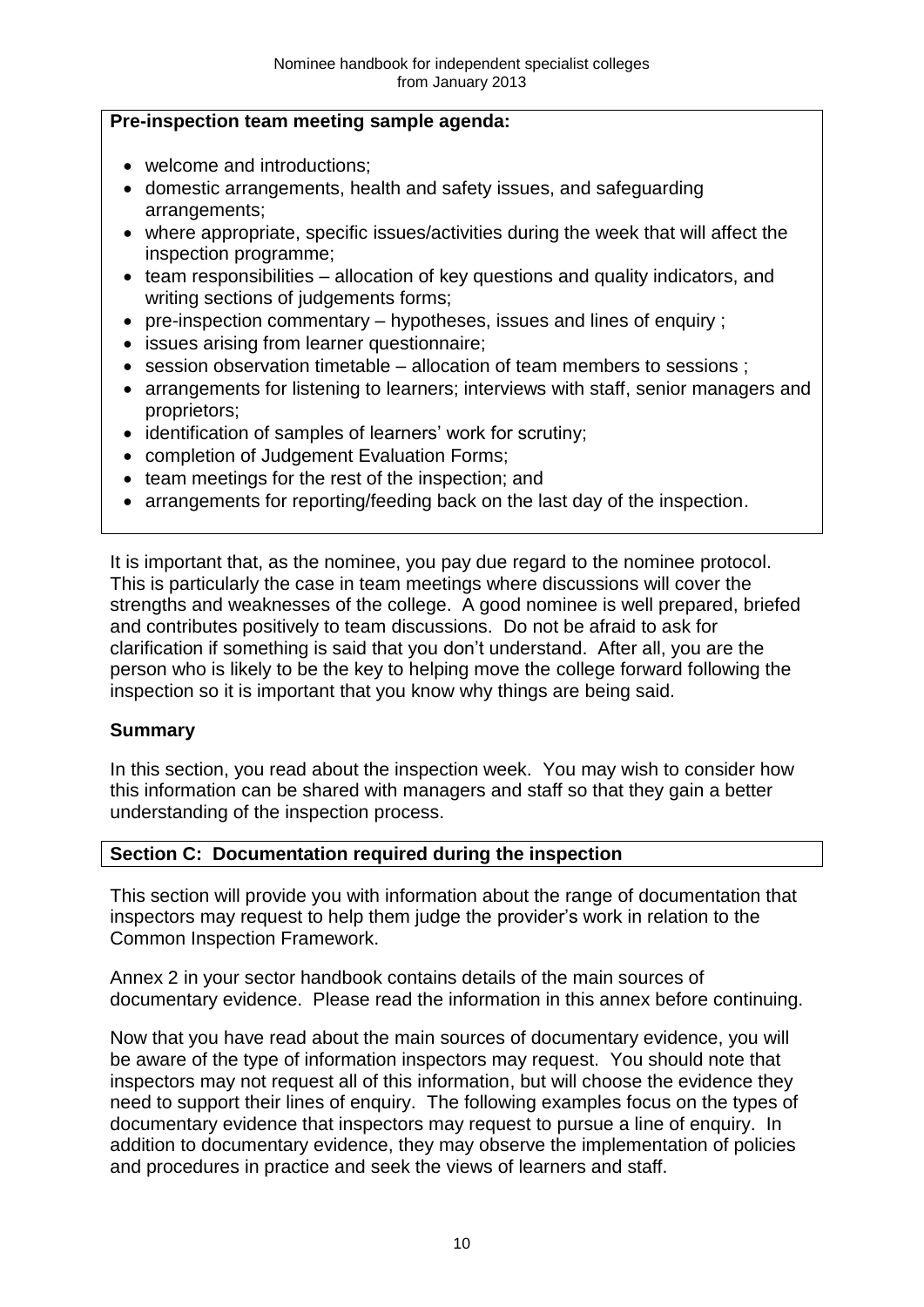## **Summary**

In this section, you have read about how documentary evidence may be requested in order to support a line of enquiry. It will be useful to share this information with managers and staff so that they have a better understanding of the inspection process.

## **Section D: The inspectorate's quality assurance processes**

This section will provide you with information about how the inspectorate quality assures inspections.

Monitoring inspections and inspection reports allows the inspectorate to:

- assess the work of team inspectors on inspection visits, as well as that of the reporting inspector; check how well the nominee understands his/her role and the nominee protocol;
- ensure that all inspectors comply with the requirements of the relevant inspection framework and guidance;
- raise issues of consistency in practice from inspection to inspection:
- challenge the inspection team;
- use the information to determine the quantity of future work for inspectors directly employed by the inspectorate; and
- use all quality assurance information to inform training and further guidance.

## **Summary**

In this section, you have read about how the inspectorate monitors the quality of work of its own inspectors and contracted inspectors. It will be useful to share this information with staff and proprietors so that they are well prepared if the inspection is quality assured.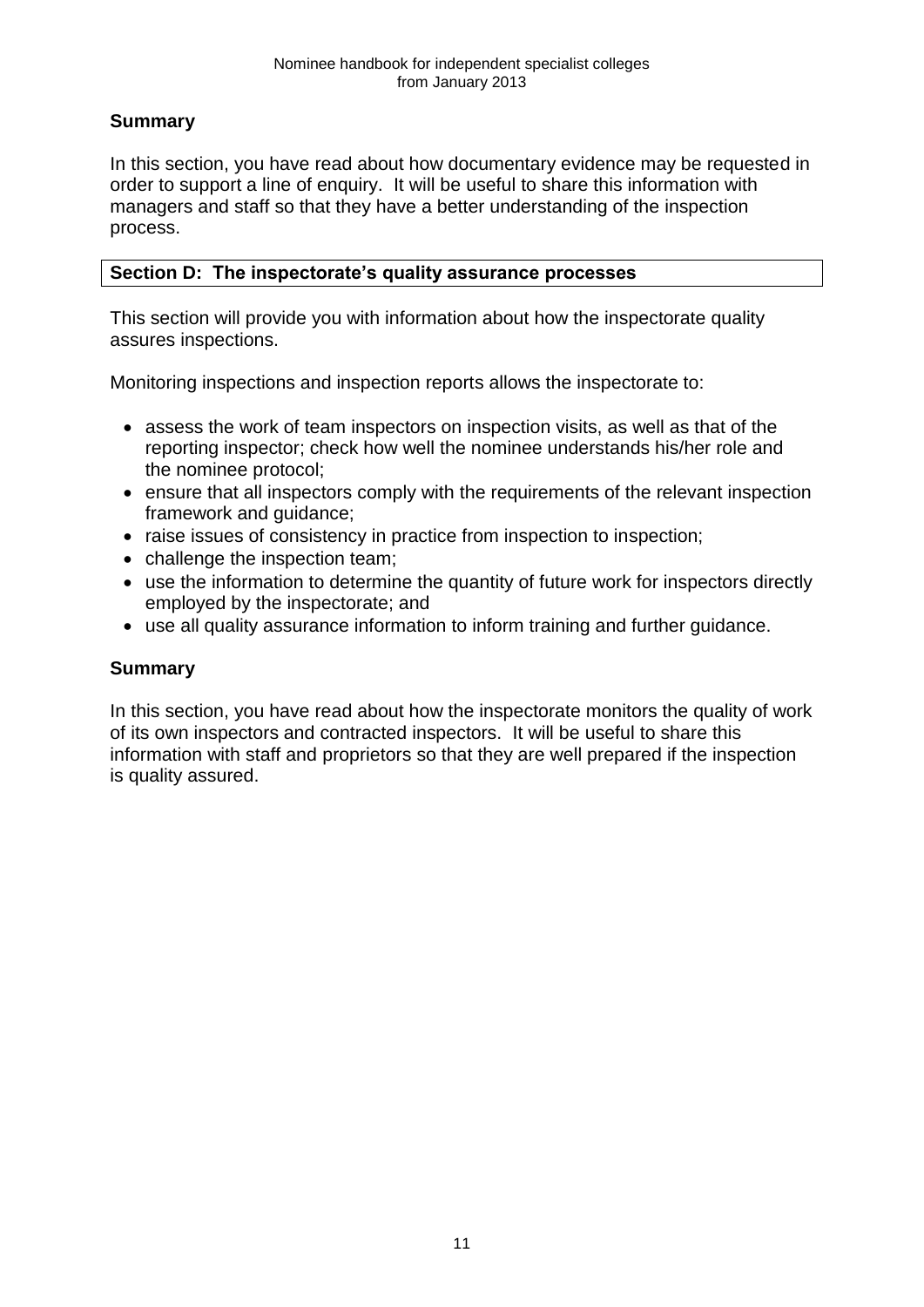## **Part 3: After the inspection**

This section reviews, briefly, the role of the nominee after the onsite inspection is complete. Guidance in the sector handbook tells you that after the inspection you should:

- attend the feedback meeting at the end of the inspection;
- contribute to checking the factual accuracy of the draft of report; and
- play a full part in updating an action plan, if required, following the inspection.

You have now read through the handbook and can begin to prepare for your inspection. You may now find it useful to read Estyn's guidance on preparing for inspection. Please see the Estyn website for the for Inspections handbooks.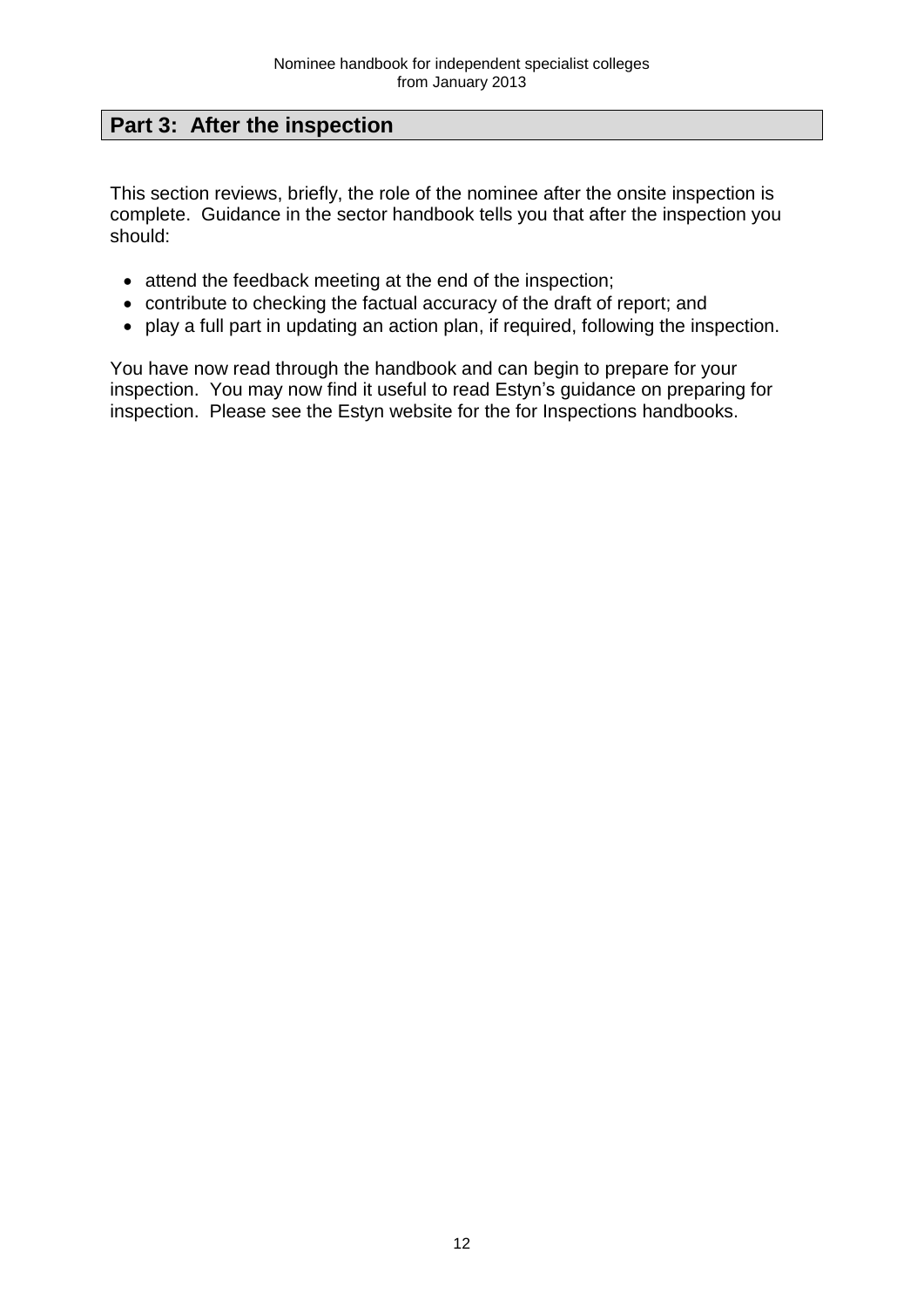# **Annex 1: A walk through the inspection week**

The following information is intended to provide further general information about the model of Estyn inspections. Nominees should also note that model outlined below will vary slightly according to the size of the provider and to the sector being inspected.

Each inspection will take place from Monday to Thursday. The size of the team may also vary according to the size of the provision.

The timetable below is a basic model of an inspection week. However, each inspection may vary slightly due to the context.

| <b>Day</b>      | <b>Team member</b>      | <b>Activity</b>                                                                                                                                                                                                                                                                                                      |
|-----------------|-------------------------|----------------------------------------------------------------------------------------------------------------------------------------------------------------------------------------------------------------------------------------------------------------------------------------------------------------------|
| <b>Monday</b>   |                         |                                                                                                                                                                                                                                                                                                                      |
| 12.30           | All team and<br>nominee | Inspection team travels to the college<br>Welcome and short presentation by the<br>Principal and nominee to provide a context for<br>the inspection. Health, safety and<br>safeguarding briefing for the inspection<br>team.<br>Pre-inspection team meeting attended by the<br>nominee<br>Scrutiny of learners' work |
| 5.00            | <b>RI</b>               | Meet with Principal to share lines of enquiry                                                                                                                                                                                                                                                                        |
| <b>Tuesday</b>  |                         |                                                                                                                                                                                                                                                                                                                      |
| $09.00 - 16.00$ | All team                | Inspection activities - observations, interviews,<br>listening to learners and scrutiny of<br>documentation and learners' work<br>Team meeting at the end of the day, attended<br>by the nominee                                                                                                                     |
| 16.00           | All team and<br>nominee | Team meeting to discuss emerging findings                                                                                                                                                                                                                                                                            |
| 17.30           | <b>RI</b>               | Meeting with Principal if required                                                                                                                                                                                                                                                                                   |
| Wednesday       |                         |                                                                                                                                                                                                                                                                                                                      |
| 09.00 to 16.00  | All team                | Inspection activities - observations, interviews,<br>listening to learners, scrutiny of documentation<br>and pupils' work                                                                                                                                                                                            |
| 16.00           | All team and<br>nominee | Team meeting at the end of the day, attended<br>by the nominee                                                                                                                                                                                                                                                       |
| 17.30           | <b>RI</b>               | Meeting with Principal if required                                                                                                                                                                                                                                                                                   |